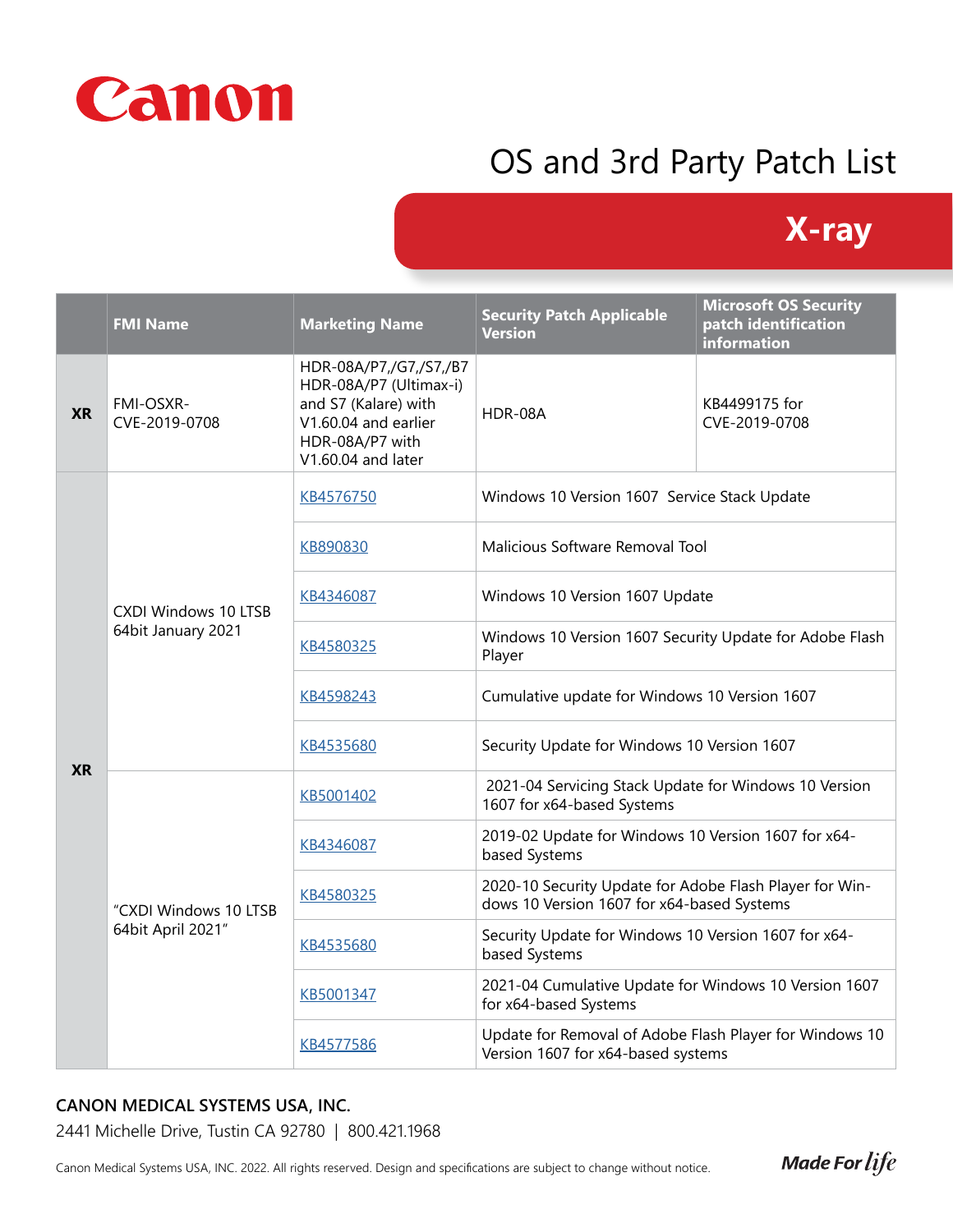

|           | <b>FMI Name</b>                                | <b>Marketing Name</b>                                 | <b>Security Patch Applicable</b><br><b>Version</b>                                                                          | <b>Microsoft OS Security</b><br>patch identification<br><i>information</i> |
|-----------|------------------------------------------------|-------------------------------------------------------|-----------------------------------------------------------------------------------------------------------------------------|----------------------------------------------------------------------------|
| <b>XR</b> | <b>CXDI Windows 10 LTSB</b>                    | KB5001402                                             | 2021-04 Servicing Stack Update for Windows 10 Version 1607 for<br>x64-based Systems                                         |                                                                            |
|           |                                                | KB4346087                                             | 2019-02 Update for Windows 10 Version 1607 for x64-based<br>Systems                                                         |                                                                            |
|           |                                                | KB4535680                                             | Security Update for Windows 10 Version 1607 for x64-based<br>Systems                                                        |                                                                            |
|           |                                                | KB4589210                                             | 2021-01 Update for Windows 10 Version 1607 for x64-based<br>Systems                                                         |                                                                            |
|           |                                                | KB4577586                                             | Update for Removal of Adobe Flash Player for Windows 10 Ver-<br>sion 1607 for x64-based systems                             |                                                                            |
|           |                                                | KB5004238                                             | 2021-07 Cumulative Update for Windows 10 Version 1607 for<br>x64-based Systems                                              |                                                                            |
| <b>XR</b> | FMI-OSXR-APR2021                               | Microsoft Windows 10<br>Enterprise LTSC 2019<br>(x64) | "HDR-08A/PX (Ultimax-i)<br>V2.00.02<br>HDR-08A/BX (PlessartZERO)<br>V2.00.02<br>HDR-08A/SX V2.00.02<br>HDR-08A/KX V2.00.02" | FMI-OSXR-APR2021.pdf                                                       |
| <b>XR</b> | CXDI Windows10<br>LTSC 2019 64 bit<br>Oct 2021 | KB4598480                                             | 2021-01 Servicing Stack Update for Windows Server 2019 for x64-<br>based Systems                                            |                                                                            |
|           |                                                | KB5004424                                             | 2021-07 Servicing Stack Update for Windows Server 2019 for x64-<br>based Systems                                            |                                                                            |
|           |                                                | KB4465065                                             | 2019-02 Update for Windows Server 2019 for x64-based Systems                                                                |                                                                            |
|           |                                                | KB4577586                                             | Update for Removal of Adobe Flash Player for Windows Server<br>2019 for x64-based systems                                   |                                                                            |
|           |                                                | KB5006765                                             | 2021-10 Cumulative Update for .NET Framework 3.5, 4.7.2 and 4.8<br>for Windows Server 2019 for x64                          |                                                                            |
|           |                                                | KB4535680                                             | Security Update for Windows Server 2019 for x64-based Systems                                                               |                                                                            |
|           |                                                | KB4589208                                             | 2021-01 Update for Windows Server 2019 for x64-based Systems                                                                |                                                                            |
|           |                                                | KB5006744                                             | 2021-10 Cumulative Update Preview for Windows Server 2019 for<br>x64-based Systems                                          |                                                                            |
|           |                                                | KB890830                                              | Windows Malicious Software Removal Tool x64 - v5.94                                                                         |                                                                            |

#### **CANON MEDICAL SYSTEMS USA, INC.**

2441 Michelle Drive, Tustin CA 92780 | 800.421.1968